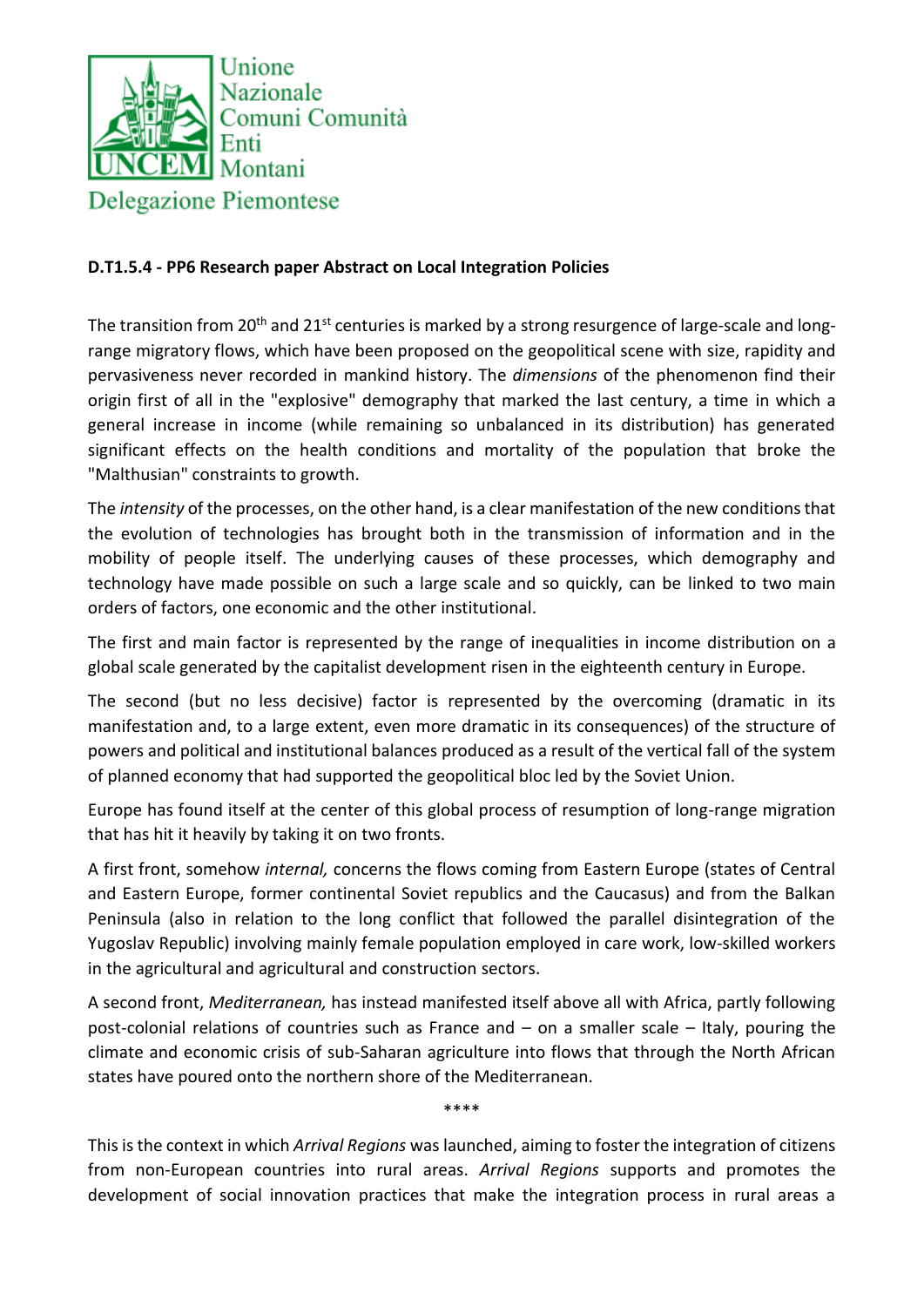

## **Delegazione Piemontese**

success story, enhancing the skills of local actors and supporting the social inclusion of non-European citizens.

Within the framework of the *Arrival Regions* Project, the research conducted by Uncem Piemonte addressed the integration policies of these citizens in the rural and mountain contexts of Italy, with a particular focus on the Italian North West (Western Alpine Arc and Northern Apennines).

The research accompanied a *desk* action of critical evaluation of the primary sources and the available bibliography with a field research that involved a *panel* of Mayors of small mountain municipalities in three regions of the North-West: Piedmont, Lombardy and Emilia-Romagna.

\*\*\*\*\*\*

In a panorama of strongly characterized structural conditions, such as the one we tried to reconstruct with the quantitative tools of geo-statistical analysis, the approach developed by UNCEM research has also tried to grasp the qualitative characteristics of the presence of non-European citizens in the Italian mountains, bringing them to light through a path of in-depth interviews addressed to a *panel* of mayors of small mountain municipalities in the Northwest.

From this approach, based on the consolidated experience of work in the field of migration in mountain areas gained by Maria Molinari, who led this path, we can identify some elements that outline the picture of immigration in minor contexts and that seem useful to effectively characterize the reference framework in which the research has been placed.

Some elements that characterize immigration and that can bring about positive changes in small Italian municipalities are:

- the crucial role of immigration in containing depopulation, although gradually there is a downward trend in the birth rate even among foreign families with a longer presence in Italy;
- the consequent and immediate impact on the territories in terms of maintaining public services *(primarily* the school);
- the recovery and use of disused or vacant dwellings;
- employment in job vacant sectors and the management of entire economic sectors (typical productions, personal care, forestry, livestock breeding, construction, agriculture), thus increasing the presence on the territories and decreasing environmental risks (fires, hydrogeological instability resulting from the lack of care of the territory and the landscape);
- the possibility of contact and knowledge of new worlds and cultures, projecting small and medium-sized municipalities into an international dimension.

The territories in turn offer the new inhabitants characteristics (different from those present in larger urban centers) which, at least and on some aspects, make them interesting and attractive:

- the presence of affordable housing;
- the possibility of direct encounter with the inhabitants, made of a mostly informal socialization given by a daily and intergenerational attendance, characteristic of small municipalities; this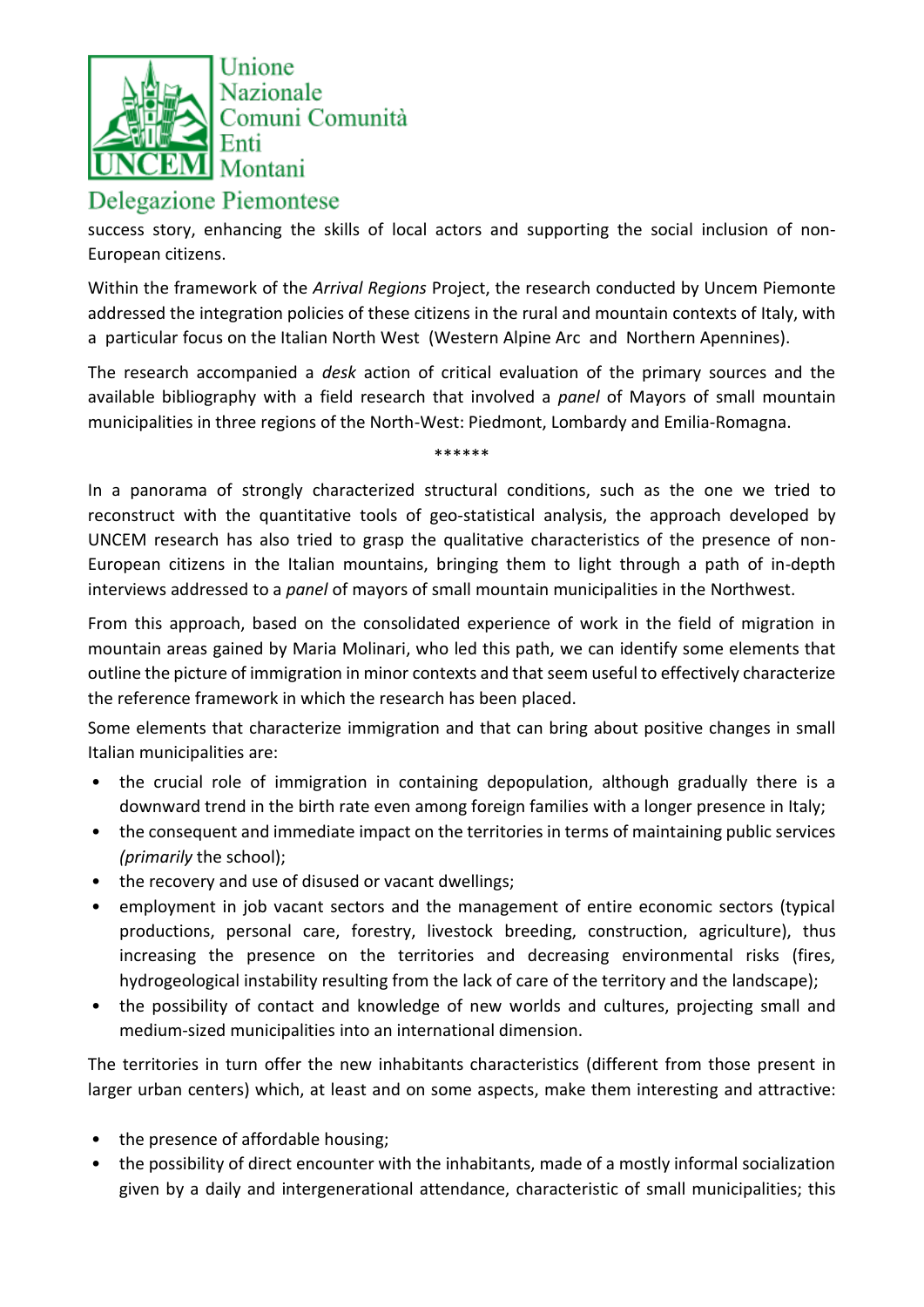

## **Delegazione Piemontese**

aspect also includes the closeness and direct involvement of local authorities in the relationship with migrants and the strategic presence of key people, important for strengthening community relations; the opportunity to establish innovative relationships, weave networks of cohesion and social inclusion;

• the presence of a value, linked to the natural and cultural heritage given by the relationship with the environment, which has proved to be an important attractor of new presences, both Italian and foreign, especially during the pandemic; here there is a high potential for building a good quality of life, thanks to landscape and environmental endowments and micro agriculture; the presence of distinctive qualities converted into competitive advantages. The existence of numerous empty spaces potentially to be purchased, maintained and cared for, thus transforming the territories into areas suitable for development.

The picture that the interviews outline, certainly incomplete and only briefly summarized here, highlights how, many of the difficulties that jeopardize the possibilities of establishing *new inhabitants* in mountain villages, stem from a national legislation that many mayors interviewed consider inadequate to manage a flow, today structural even in the municipalities of the internal areas. This inadequacy emerges clearly, in particular in medium-small contexts, where mayors are often the direct protagonists in solving problems, and often suffer the consequences personally. Small mountain municipalities can be a place of social innovation and take on a pioneering role in this direction. Some experiments, which however concerned only reception projects, already exist.

They concern those municipalities that have not passively suffered the so-called "emergency" events, but instead found a way to look at the event as an opportunity to leverage, for the benefit of their territories and people. We need to take one step further. Recognize the ten-year presences that live in the countries as available resources and think about the passing of the baton as a gain, not a loss. For all parties involved.